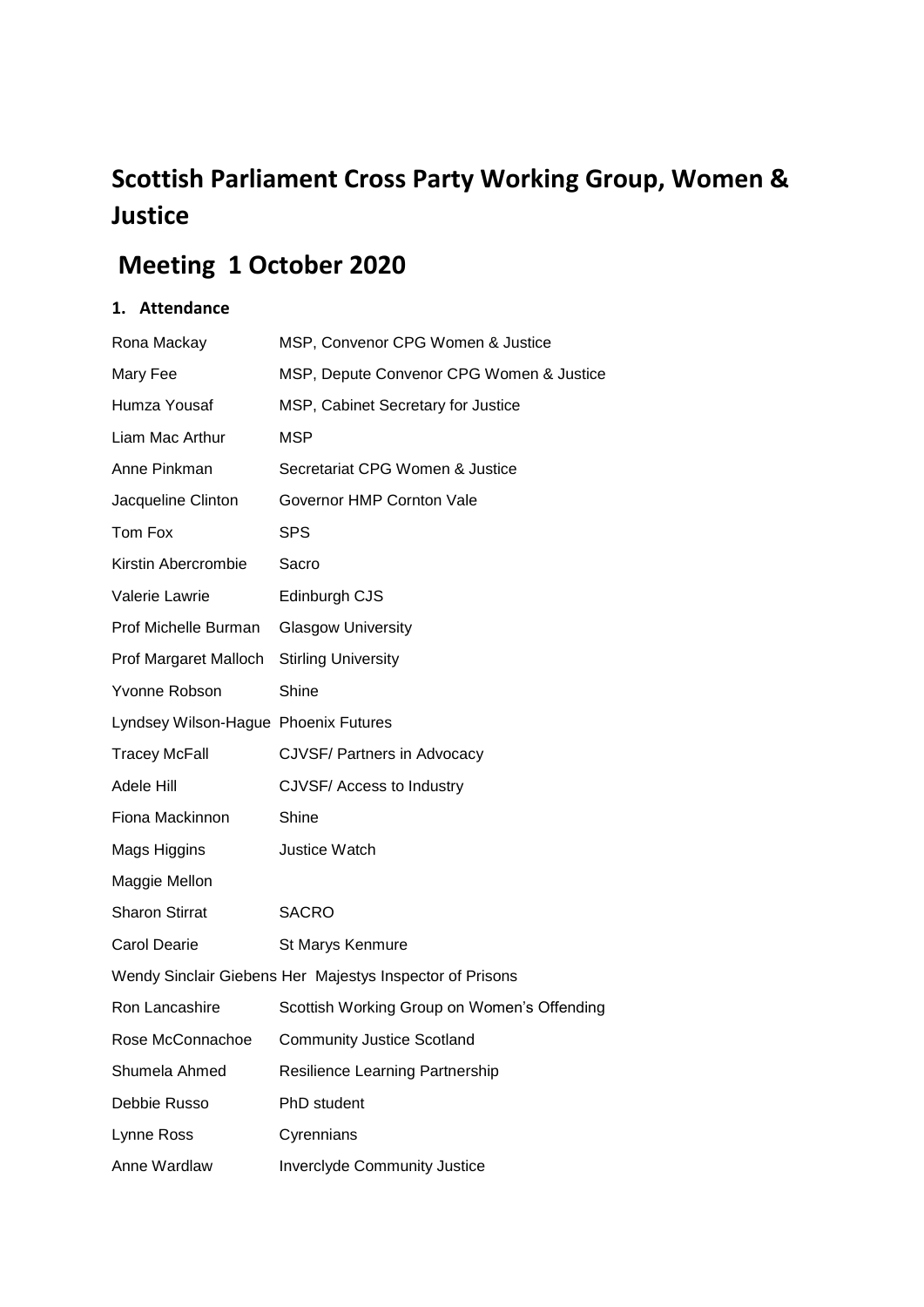| Adam Wilson                    | <b>Families Outside</b>             |
|--------------------------------|-------------------------------------|
| Nicola Roy                     | <b>Early Years Scotland</b>         |
| <b>Tricia Goode</b>            | North Lanarkshire Community Justice |
| Mark Kennedy                   | Circle                              |
| Kevin Fulton                   | <b>Scottish Government</b>          |
| <b>Graham Robertson</b>        | <b>Scottish Government</b>          |
| 2. Apologies                   |                                     |
| <b>Tracey Thompson</b>         | <b>Early Years Scotland</b>         |
| <b>Kirsty Pate</b>             | Edinburgh CJS                       |
| Karin Goodwin                  | Journalist-The Ferret               |
| 3. Minutes of previous meeting |                                     |
| Approved- Proposed Adele Hill  |                                     |
|                                | Seconded Wendy Sinclair Giebens     |
| 4. Annual General Meeting      |                                     |
| Nominations                    |                                     |
| Convenor                       | Rona Mackay, MSP                    |
| Proposed                       | Mary Fee, MSP                       |
| Seconded                       | Liam Mac Arthur, MSP                |
| <b>Depute Convenor</b>         | Mary Fee, MSP                       |
| Proposed                       | Rona Mackay, MSP                    |
| Seconded                       | Liam MacArthur, MSP                 |
| <b>Secretariat</b>             | Anne Pinkman                        |
| Proposed                       | Adele Hill                          |

## **5. Humza Yousaf, MSP, Cabinet Secretary for Justice : Women who Offend**

Seconded Wendy Sinclair Giebens

Mr Yousaf began by describing Covid 19 as a crisis unlike anything experienced before, bringing with it enormous implications for everyone. In relation to women involved in the Justice system Mr Yousaf stated that for those in prison covid impacted on the entire prison population in a number of ways. Significant restrictions were implemented including suspension of all visits to prisons, restrictions to the amount of time prisoners were out of cells and access to purposeful activity.

The prison population did decrease in first few months of the pandemic, primarily due to a reduction in court business.

Aware of the mental health impact on prisoners and their families the Scottish Prison Service (SPS) introduced virtual visits in all prions. These visits were described by Mr Yousaf as a "real game changer" particularly with the female prisoner population. Generally female prisoners request fewer regular visits from their friends and families when compared to the male prisoner population. He reported that virtual visits allowed some women to see for the first-time seeing grandchildren in their own homes or their family pets.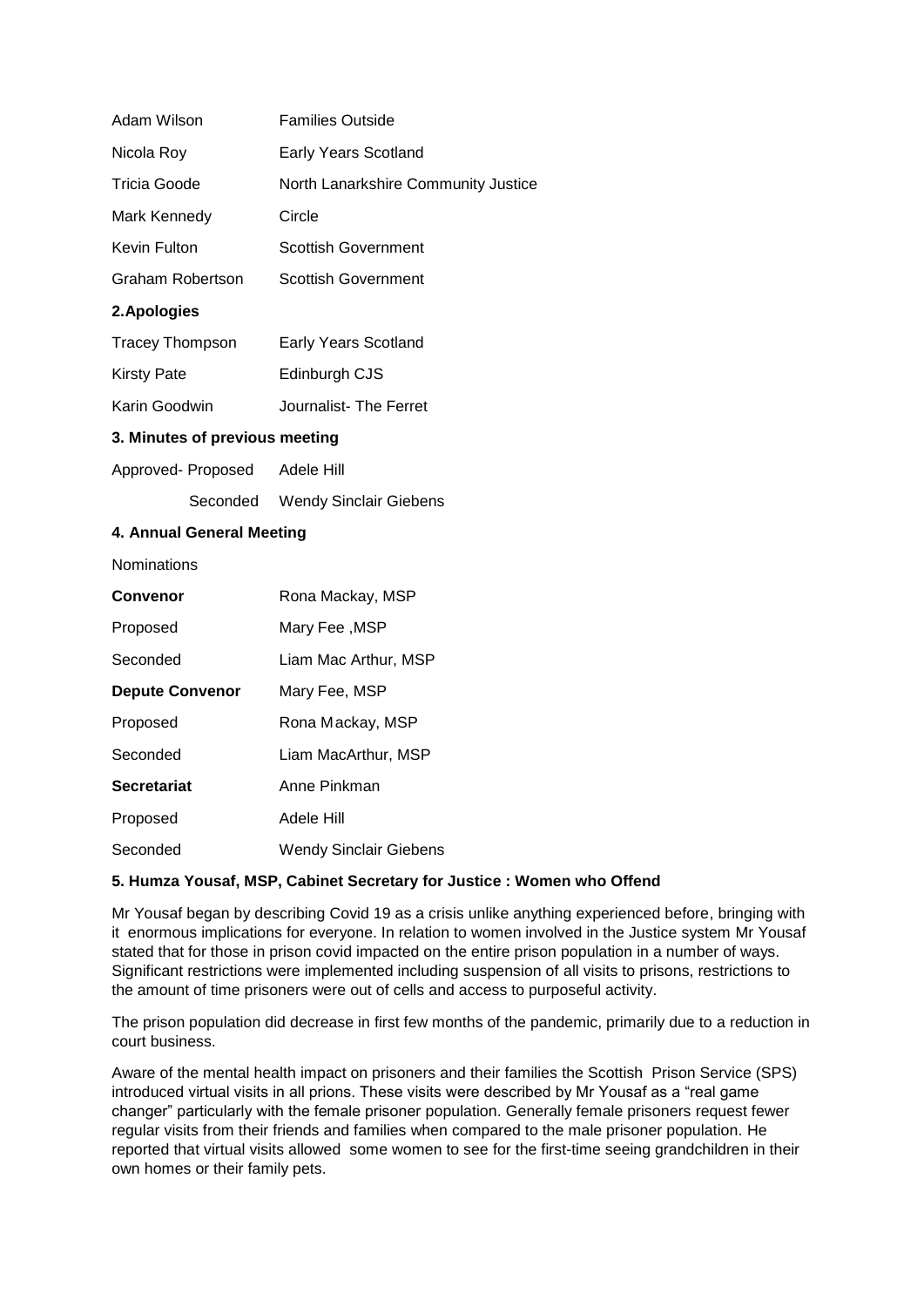These virtual visits coupled with the allocation of mobile phones to every prisoner have alleviated some issues. However, concerns remain in relation to increasing prison numbers ( male and female), access to purposeful activity and mental health and well being.

Efforts are being made by the Scottish Government to increase court business. Arrangements are being made to establish external jury centres for High Court trials and other measures for Sheriff and Jury trials. Mr Yousaf acknowledged however that 80% of all trials that take place are summary trials in the Sheriff courts. The impact of lengthy delays in cases being dealt with was similiarily acknowledged. A significant proportion of cases that involve sexual and /or domestic violence dipropionately effect women. Mr Yousaf reported that last month ( likely Agust 2020?) Police Scotland statistics illustrated a 8% increase in domestic abuse cases when compared to the same month last year.

Mr Yousaf highlighted the challenges for all offenders subject to community supervision, particularly those required to undertake unpaid work

#### **Questions to the Cabinet Secretary for Justice**

#### **Mary Fee MSP- What additional support is available for families of prisoners?**

Mr Yousaf advised that the Scottish Government are engaging with agencies, particularly Families Outside to identify what additional support is required for families. He acknowledged that communication with families was an issue and were engaging with Families Outside to look at ways of getting information direct to families in a timely manner.

Digital exclusion was identified as a challenge and again with Families Outside efforts were being made to enable families to access laptops.

Mr Yousaf invited Tom Fox from SPS to provide additional information.

Tom Fox confirmed that SPS were aware that following lockdown all prisoners were effectively isolated from the outside world. Efforts to improve communication and contact with families have included the provision of a pre-programmed mobile phone to every prisoner that allows increased phone call time with families and friends. The introduction of Virtual Visits has been a real success and now SPS are working with Prison Visitor Centres to host equipment to enable and support families to access these virtual visits where access to laptops etc is an issue for families. SPS are looking at the possibility of extending virtual visits to reintroduce, and where possible expand, homework clubs to enable imprisoned parents help their children with homework.

Additional benefits of virtual visits has enabled overseas prisoners have virtual contact with their families. and in one case a woman, who gave birth to her baby whilst in prison , the opportunity to show her baby to her parents.

In recent weeks regular visits have resumed allowing families to visit prisons. However, many families have been reluctant to visit in the current climate, preferring to have virtual visits instead. They incur no cost to the family and are less disruptive to family life, e.g. requiring to take children out of school.

The capacity for virtual visits exceeds demand.

Current issues for SPS during this pandemic are to improve engagement with partners and to develop a route map out of COVID.

**Carol Dearie, St Marys, Kenmure: Many of the women in prison are yesterday's girls who were in the Secure Estate for young people. The young girls in Secure Care are a very vulnerable group and particular attention requires to be given to them. There is a real need for trauma training to be given to those involved in the Children's Hearing system.**

Humza Yousaf encouraged Carol Dearie to continue 'banging the drum' on the issue of too many young people in secure care later ending up in prison. The proportion of young men in HMP YOI Polmont who have been in the care system is no coincidence and similarly the amount of trauma experienced by women in prison extremely high.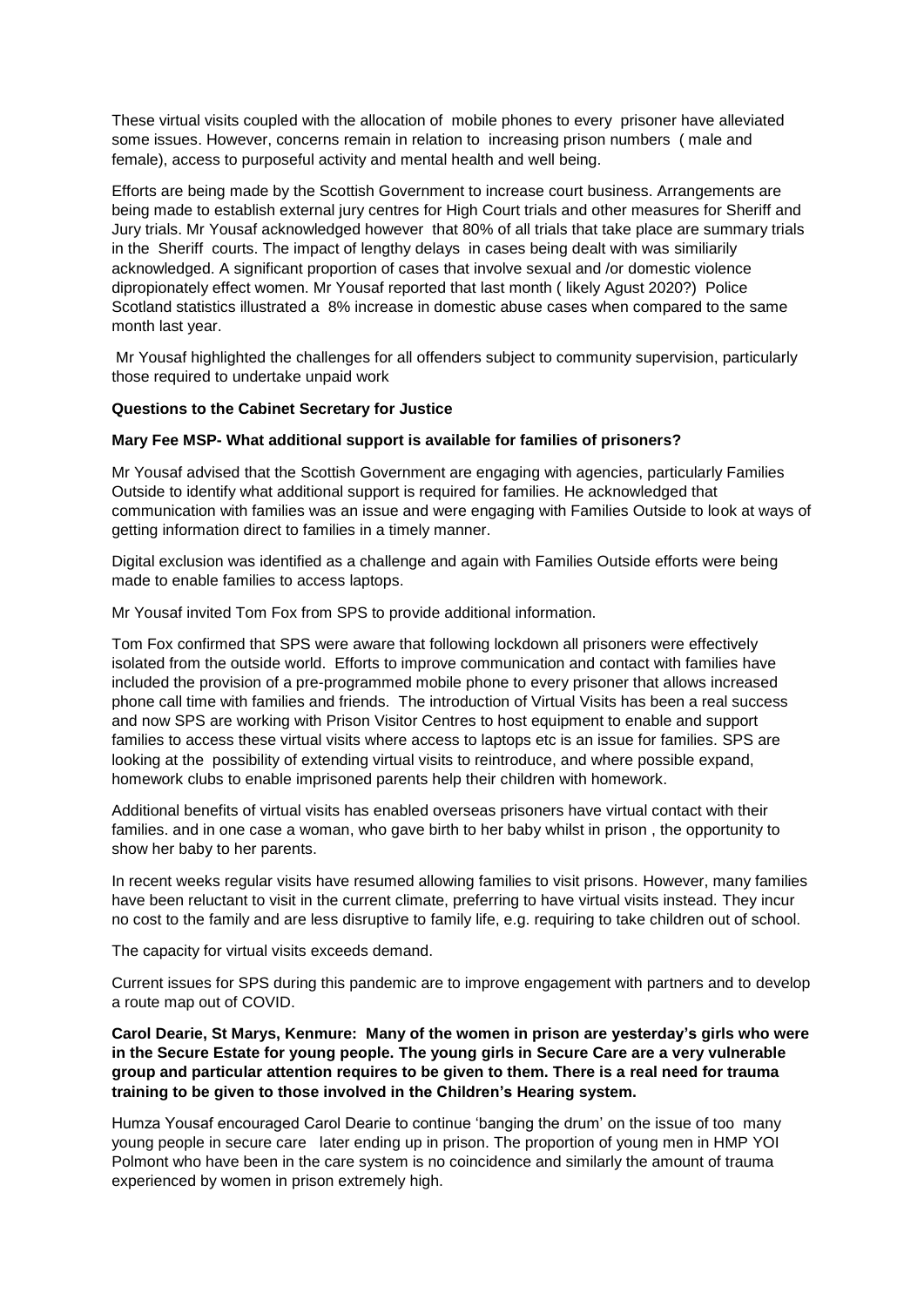Mr Yousaf believes there is a lot of work being done, he is Co-Chair of the Scottish Government Victim Task Force. This task Force has a very broad definition of violence.

Mr Yousaf advised that he had visited a lot of projects that deliver credible alternatives to custody. Many sheriffs believe in the benefits of these projects. Mr Yousaf acknowledged however that we are still not getting it right, as the number of women is still too high.

He spoke of his hopes and plans for the new community custody units(CCUs) that are being created that will provide the opportunity for woman in prison to address the route causes of their offending and reduce the likelihood of them reoffending.

#### **Tracey McFall, CEO of Partners of Advocacy and Chair of the Criminal Justice Voluntary Forum:**

**What role do you see the third sector playing as we emerge from the Covid Pandemic ? What role doe you see he third sector playing in the future in relation to the new CCUs, Youth Justice and the broader Justice strategy?**

The Minister confirmed that the third sector has a critical role to play. In the relation to the strategy for young people, he mentioned the success in reducing the number of young people in custody which has fallen by over 80% in the last decade. The Minister recognised the contributions made by the Children's Hearing System and the focus on preventative measures where the third sector made a valuable contribution

The Minister made particular mention of the Wise Group and the Shine Project who played a major role in support of the Early Release Scheme for prisoners that was introduced in response to covid restrictions. (10% of those that were released on this scheme were women). In all aspects of community justice the Minister confirmed that the third sector has, and will continue to have, a crucial role to play given their expertise knowledge and connections.

#### **Tina Goode, Coordinator North Lanarkshire Community Justice Partnership: What steps have been taken to ensure that the data, information and learning and impact of Covid will be shared with local community justice partnerships? Will there will be clear lines of communication at national level that will be driven down to local level?**

Mr Yosaf advised that a significant amount of information has been collected on a national basis. In terms of communication he has regular contact with COSLA and the Justice Board where this information is exchanged. The minister offered to provide written information to the CJPP on how that information can be shared on a more local level.

In responding to the issue of communication on a broader level, Mr Yusaf made mention of the introduction of mobile phones into prison. He confirmed that mobile phones would not be removed fromprisons once Covid restrictions are lifted.

**Sharon Stirrat, Operational Lead, SACRO : There is concern about the backlog of trials within the court system that have accumulated during lockdown. There is the potential for a large number of women being sent to prison when court business resumes. The McLeash Commission recommended that prison should be reserved for the most dangerous offenders, but we still see too many women being sent to prison. Can the Scottish Government work with Sentencer's to bring about a reduction in prison numbers as recommended by the McLeash Commission and the Commission for Women Offenders?**

The Minister responded by mentioning of the introduction of the extension of the presumption of Short Term Sentences (PASS) where it is known that sentences of 12 months or less disproportionately affect women. He has already made a commitment to invest in the third sector and alternative to custody projects.

In relation to remand, Mr yousaf again acknowledged the continual and unacceptable numbers of individuals on remand and the fact that these numbers have increased during the pandemic. The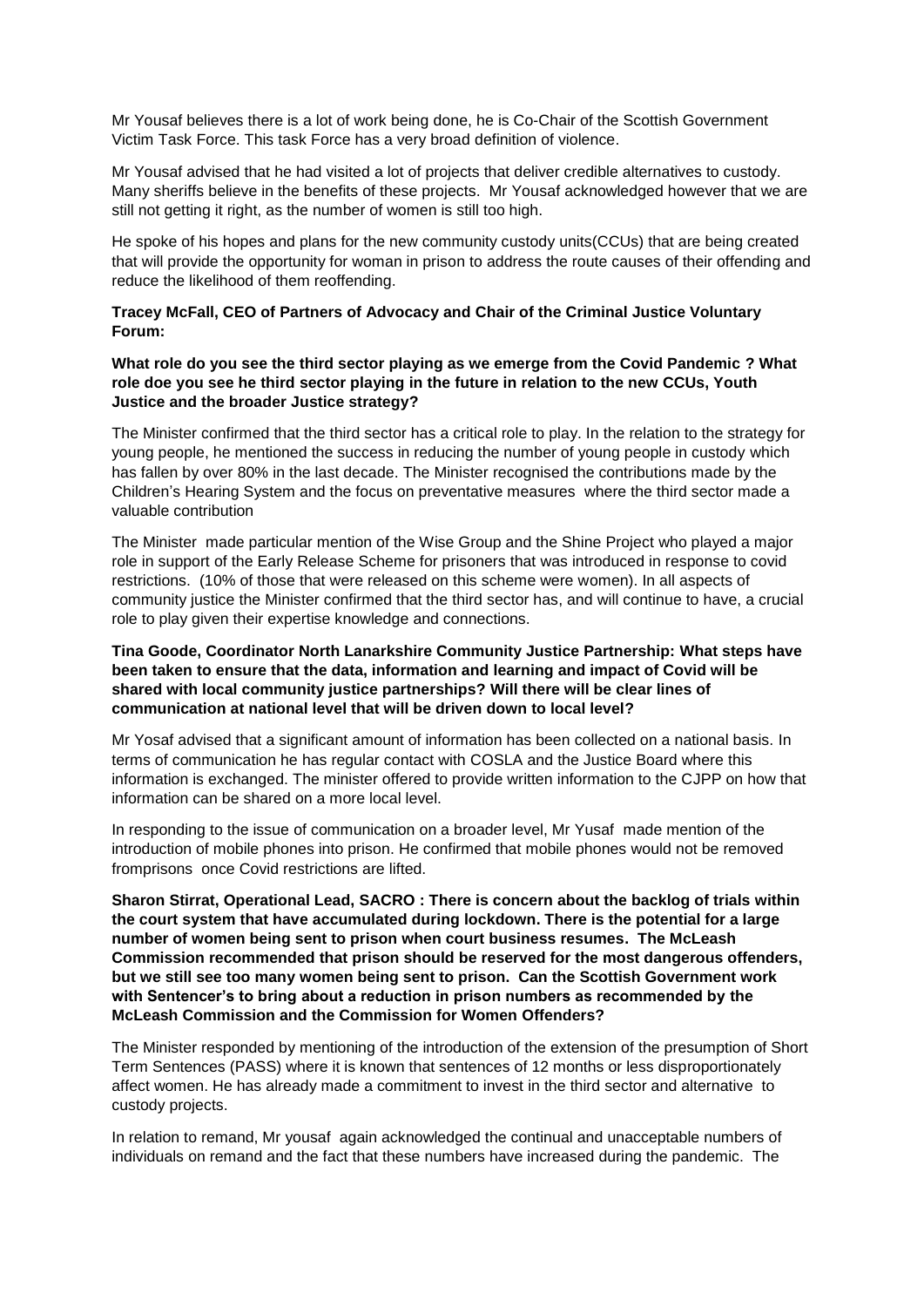Minister is working with the judicatory on this issue. He has introduced GPS electronic monitoring which he hopes will encourage Sentencers to increase their use of bail and bail supervision.

Although not probably possible until after the 2021 Scottish Parliament Elections, the Minister believes we require to have a national conversation on how we do justice. We are, as a country, too punitive and too conservative.

## **Ron Lancashire, SWGWO Member: The Scottish Government publication, A Safer Way, in December 1998 set a target for female offender populations to reduced from 199 to 100 by the year 2000. That figure has never been achieved. Do you as a Minister for Justice, have a target for women inT prison?**

He Minister stated there is no target for the number of women in custody. What the Scottish Governments aim is to have as few women as possible in prison. The Government are also aware of the disproportionate impact on women who are imprisoned and their families. They are also aware that the new custodial estate idoes not have sufficient compacity to accommodate the current number of women in custody. This reinforces the need to invest an alternative to custody. It is hoped that the work Community Justice Scotland are currently undertaking with Sheriffs to raise their awareness of local alternative to custody interventions and programmes will encourage them to impose non d custodial sentences with increased confidence

#### **Deborah Russo, PHD Student: What is the effect of the Restricted Regine on segregated prisoners?**

The Chair mentioned that due to time restraints this question may well be answered in the following presentation on the Female Custodial Estate and if not could be followed up.

## **PRESENTATION**

#### **Jacqueline Quentin, Governor HMP Cornton Vale**

Jacqueline began by giving an update on the new national facility for female prisoners at Cornton Vale. A contract was awarded to Morrison earlier this year in 2020 and construction began in February 2020 and due to the pandemic this work was suspended in March 2020 and recommenced in June 2020. Completion is expected by April 2022. In relation to the CCU's in Glasgow and Dundee the contract was awarded to Ogilvie Construction, construction was paused due to Covid restrictions and planning but resumed in October 2020. The completion data for both units in early 2022. The completion dates for the National facility and the 2 units will be kept under continual review.

The Women's Strategy team was paused but recommenced in July 2020 and are working to develop new regimes and services in consultation with key partners. There will be a trauma informed approach will underpin the regimes aimed at delivering core values safety, trust, empowerment, choice and collaboration. A high number of women suffer trauma, and they see the world in a different place, safety is an important part to move forward.

A new bespoke case Management System will be developed, a new Female Offender programme will be developed and there will be a focus on life skills and independent living. The development of the regimes and CCUs will be taken forward by the 2 separate interface groups at Glasgow and Dundee. This will involve representation by local authority and health and social care partnerships and the third Sector. There will be a specific focus on in-reach services.

#### **Update on Impact on Covid at HMP Cornton Vale**

The important Issues for Cornton Vale were safety and wellbeing of the women and communication with the outside world and internally. The women's response to the pandemic proved to be very positive and responsible. Women worked alongside the staff to ensure the continued operation of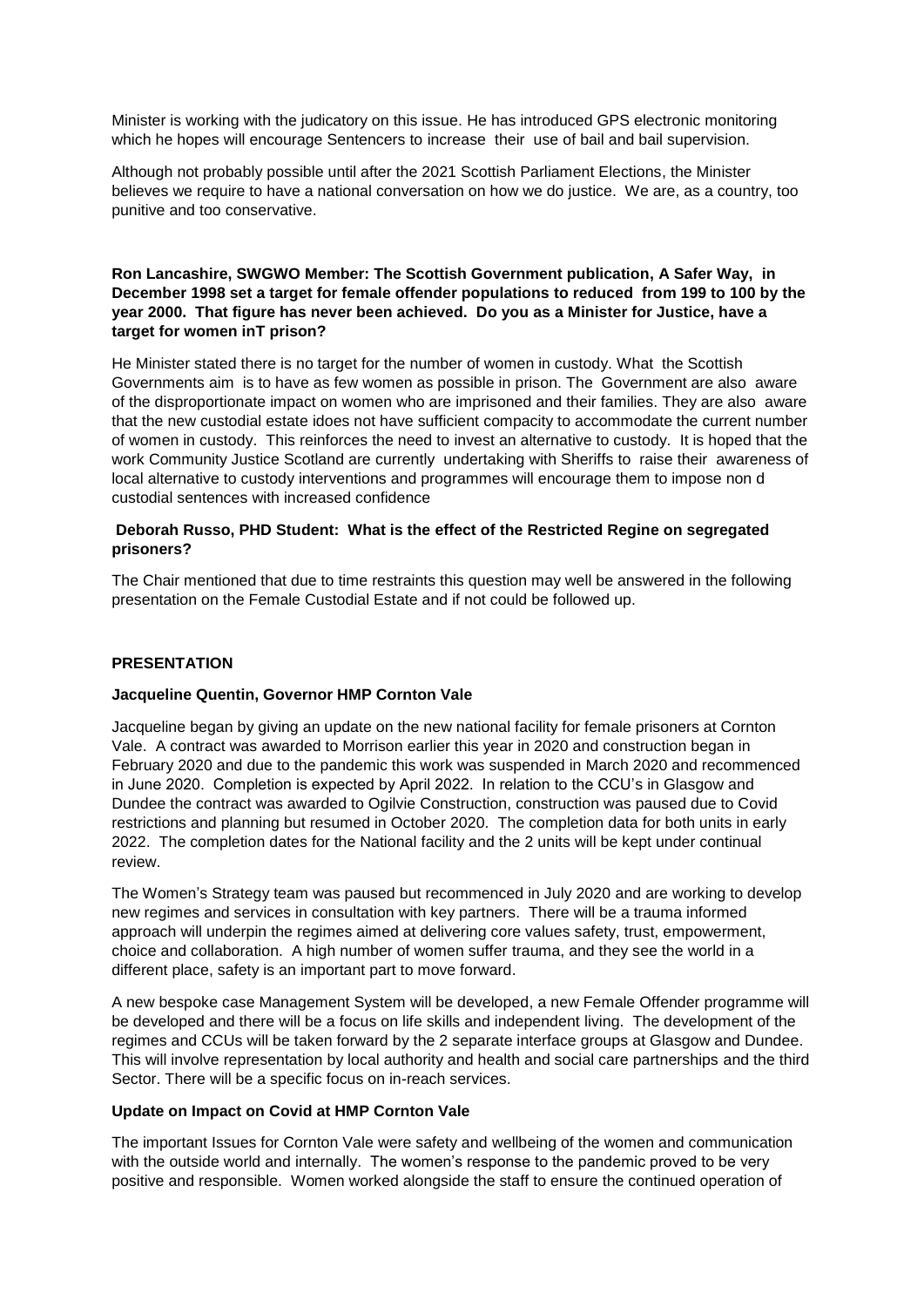services such as delivered infection control measures, catering and laundry. The regime was adapted to allow women maximin access to fresh air and showers. External gardens were a great benefit to prisoners during the pandemic. Each woman was allocated their own room due to the release of 84 prisoners.

Integrated case management continued.

Comprehensive risk assessments underpinned successful infection Control,

A variety of Communication initiatives to ensure communication with their families. The "email a prisoner scheme" was extended to include voicemail, each prisoner was allocated £2.50 per week for phone calls before mobile phones were introduced, allowing every prisoner 300 minutes phone calls per week to approved family members and friends. To date, approximately 200 virtual visits have been undertaken at Cornton Vale which has been highly appreciated by the women.

There was an awareness of psychological impact on women in prison during the pandemic, Prison Psychology Services and the NHS staff developed self-help leaflets and in cell activity was also introduced. There was and continues to be on going monitoring and assessment of the risk of selfharm.

Twice daily well-being checks were undertaken, daily Governor chats and surveys were introduced too. NHS and local authority social work services continued.

A number of women managed as suspected Covid cases according to NHS guidelines.

The Link Centre coordinated remotely service provision agencies such as, Shine, Womens Aid and Shelter, to ensure that individual liberation packs detailing appointment and travel plans. Liberation packs were also provided including mobile phones and where necessaries additional help was provided to get women back to their respected homes.

As lockdown restriction have eased, services such as hairdressing and education have resumed.

Face coverings are now worn on a mandatory basis.

The independent monitoring services have continued remotely, and Her Majesties Inspector of Prisons (HMIP) are to undertake an inspection at Cornton Vale this month in relation to Covid.

Twenty five percent of staff have been unavailable due to shielding requirements. Despite these challenges the women at Cornton Vale have responded positively to the restrictions imposed upon them.

# **Questions**

**Shumela Ahmed, CEO Resilience Learning Partnership** expressed the importance of safe and secure accommodation being required for women on release. She was aware of a Housing Association that is keen to be the first trauma informed Housing Association in Scotland and would be keen to b involved with the CCU's.

**Jacqui Clinton** acknowledged that suitable housing is an essential requirement for women moving on form the CCU's. Housing is an issue that is on the agenda for the 2 CCU Strategic Interface Groups. If Shumela can provide details of the Housing Association she will share with the Strategic Interface Groups. The way CCUs will function will enable housing services to provide in-reach services and the women, where appropriate, will also be able to attend community based appointments.

**Tom Fox, SPS**, provided reassurance that there is considerable partnership working already with a wide range of strategy and third sector partners to ensure that a smooth transition from prison and the CCUs to the community, there is a genuine commitment between the SPS and the partners to make this work and to ensure no women leaves the CCUs homeless.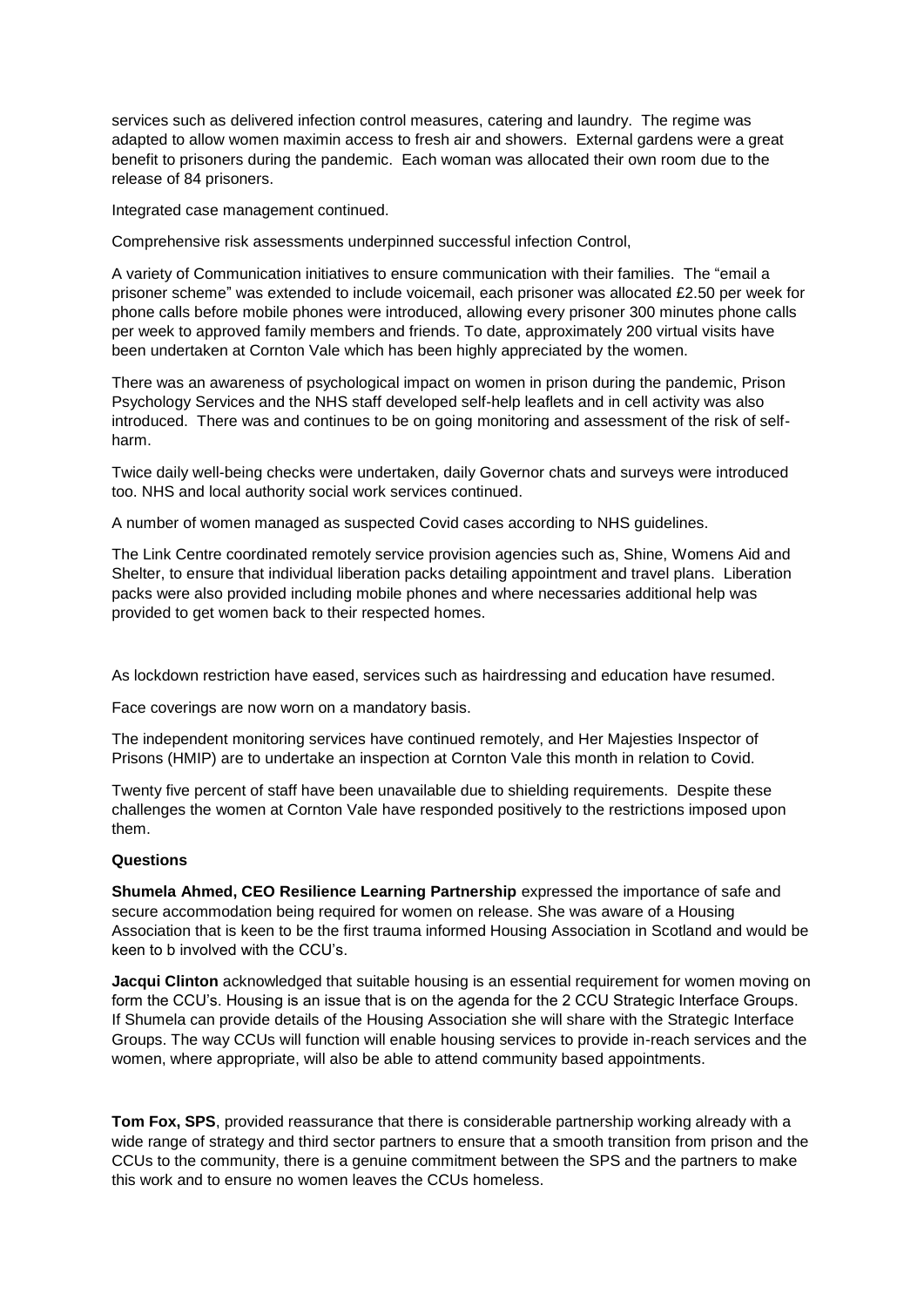**Tracey McFall, Chair of CJVSF** – confirmed that statutory and third sector partners are very much involved in the strategic interface group for the Glasgow CCU and the need for external services to be engaged from the time a woman is admitted to the CCU was essential.

**Fiona MacKinnon – Shine Fiona raised several concerns. One was the provision of** Housing, Fiona said Shine Mentors were impressed with the speed in which housing was arranged for women leaving custody during the early release scheme at the start of Covid restrictions. Unfortunately, this arrangement is disappearing, and there is concern now that will be a return to the previous position where some women are released without accommodation being confirmed or available.

The second area of concern was in relation with DWP where the focus is very much on employment and training, but women leaving custody are more often, than not, not ready for employment or education and maybe lost in the system.

A final concern related to a lack of support for women to apply for housing benefits to prevent housing arrears whilst on remand.

**Adam Wilson Family's Outside** enquired about the number of virtual visits that had been taken and was aware that there is still excess capacity. In response Jacqui Clinton confirmed approximately 200 visits had been undertaken to date. Original allocation of 2 virtual visits per month have now been removed and women can book as many virtual visits as they wish. A dedicated officer has been tasked with providing information and advice to the women amid some concern that they and their families were unsure as to how a virtual visit worked.

The Cornton Vale has also extended the prison visitor scheme to the virtual visits.

**Adele Hill Lead CJVSF –** Adele informed the group of a new small pilot project at HMP Edinburgh with Edenvar Castle Rock Housing Association to provide accommodation to men and women leaving prison. Two women involved with Shine have been allocated tenancies on this project. The first has proven to be extremely successful the second about to commence. Much learning has been gained by this project and Edendvar Castle Rock are keen to do more. SPS may wish to contact them. Jacqui Clinton thanked the group members for their very helpful suggestions and constructive questions and the shared desire for the provision for safe and suitable accommodation for women on release.

**Val Lawrie Social Work Scotland Representative – (apologies from Kirsty Pake) –** Val Lawrie spoke to the paper that was circulated outlining the impact Covid restrictions on the delivery of the criminal social work services for women. (CGWS) The position of CGWS across the country was that they found themselves in a situation they were unprepared for or had experienced before. New ways of working had to be identified giving the limitation of the physical environment CGWS operated in.

Individual group work sessions were replaced by virtual contact, doorstep visits and outdoor walks, that said it was acknowledged that the level of communication of the workers and the women actually increased. There were some innovated new ways of working, developed often in partnership with other services such as in Aberdeenshire where CGWS and Housing Services worked together to ensure that women being released from prison, were not just allocated a tenancy but that tenancy was furnished and equipped to provide a safe and secure environment for the women.

The loss of group work services was missed by many women who regarded the venues for these as safe spaces, reported increased levels of self-isolation throughout lockdown. Many women failed to access support and health services. It was believed in some areas there was also an increase in non fatal overdoses. Going forward it was clear CGWS required to learn from the experiences during lockdown and develop and provide services in a more coordinated way which involve universal services.